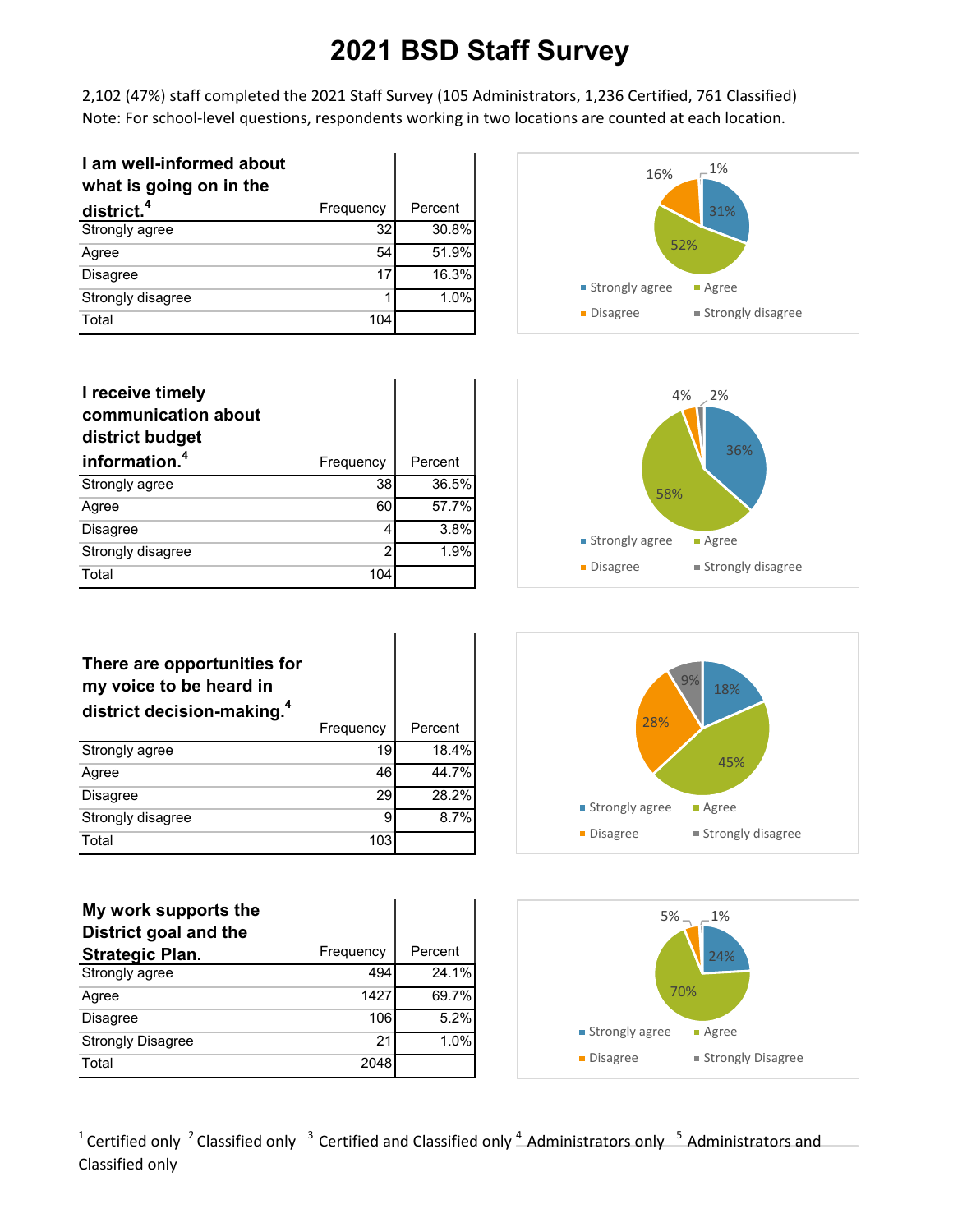| I receive timely         |           |         |
|--------------------------|-----------|---------|
| communication about the  |           |         |
| <b>Strategic Plan.</b>   | Frequency | Percent |
| Strongly agree           | 191       | 9.7%    |
| Agree                    | 1289      | 65.7%   |
| <b>Disagree</b>          | 416       | 21.2%   |
| <b>Strongly Disagree</b> | 66        | 3.4%    |
| Total                    | 1962      |         |

### **Compared to last year, I feel better informed about what is happening in the**

| district.                | Frequency | Percent |
|--------------------------|-----------|---------|
| Strongly agree           | 133       | 7.1%    |
| Agree                    | 924       | 49.5%   |
| <b>Disagree</b>          | 588       | 31.5%   |
| <b>Strongly Disagree</b> | 221       | 11.8%   |
| Total                    | 1866      |         |

| I feel welcome and<br>accepted at my place of |           |         |
|-----------------------------------------------|-----------|---------|
| work.                                         | Frequency | Percent |
| Strongly agree                                | 923       | 54.6%   |
| Agree                                         | 636       | 37.6%   |
| <b>Disagree</b>                               | 94        | 5.6%    |
| Strongly disagree                             | 39        | 2.3%    |
| Total                                         | 1692      |         |

### **I generally feel safe at my school or department this**

| vear                     | Frequency | Percent |
|--------------------------|-----------|---------|
| <b>Strongly Agree</b>    | 806       | 48.0%   |
| Agree                    | 699       | 41.6%   |
| <b>Disagree</b>          | 119       | 7.1%    |
| <b>Strongly Disagree</b> | 56        | 3.3%    |
| Total                    | 1680      |         |







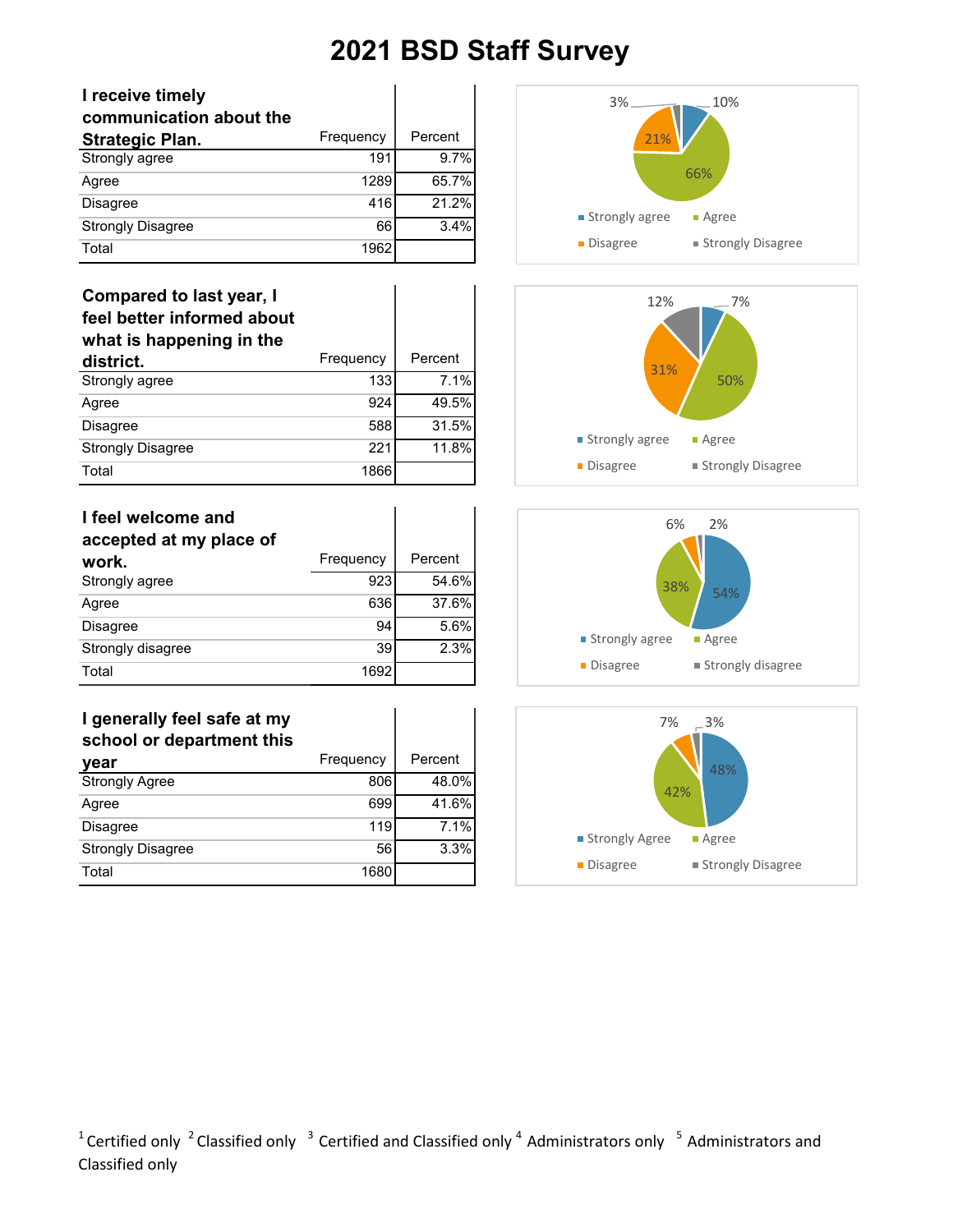| I am well-informed about<br>what is going on in my |           |         |
|----------------------------------------------------|-----------|---------|
| school or department. <sup>3</sup>                 | Frequency | Percent |
| Strongly agree                                     | 544       | 34.5%   |
| Agree                                              | 766       | 48.5%   |
| <b>Disagree</b>                                    | 213       | 13.5%   |
| Strongly disagree                                  | 55        | 3.5%    |
| Total                                              | 1578      |         |

#### **There are opportunities for my voice to be heard in school-wide decisions.<sup>3</sup>**

| SCHOOF-WIDE DECISIONS. | Frequency | Percent |
|------------------------|-----------|---------|
| Strongly agree         | 516       | 32.9%   |
| Agree                  | 700       | 44.7%   |
| <b>Disagree</b>        | 244       | 15.6%   |
| Strongly disagree      | 107       | 6.8%    |
| Total                  | 1567      |         |

| My work is valued. <sup>5</sup> | Frequency | Percent |
|---------------------------------|-----------|---------|
| Strongly agree                  | 294       | 42.4%   |
| Agree                           | 314       | 45.3%   |
| <b>Disagree</b>                 | 63        | 9.1%    |
| Strongly disagree               | 22        | 3.2%    |
| Total                           | 693       |         |

 $\overline{1}$ 

| I have the knowledge and               |           |         |
|----------------------------------------|-----------|---------|
| skills to do my job well. <sup>5</sup> | Frequency | Percent |
| Strongly agree                         | 435       | 62.1%   |
| Agree                                  | 245       | 35.0%   |
| <b>Disagree</b>                        | 13        | 1.9%    |
| Strongly disagree                      | 7         | 1.0%    |
| Total                                  | 700       |         |

### **I feel supported in my**

| work. <sup>5</sup>       | Frequency | Percent  |
|--------------------------|-----------|----------|
| Strongly agree           | 301       | 43.5%    |
| Agree                    | 293       | 42.3%    |
| <b>Disagree</b>          | 77        | $11.1\%$ |
| <b>Strongly Disagree</b> | 21        | 3.0%     |
| Total                    | 692       |          |









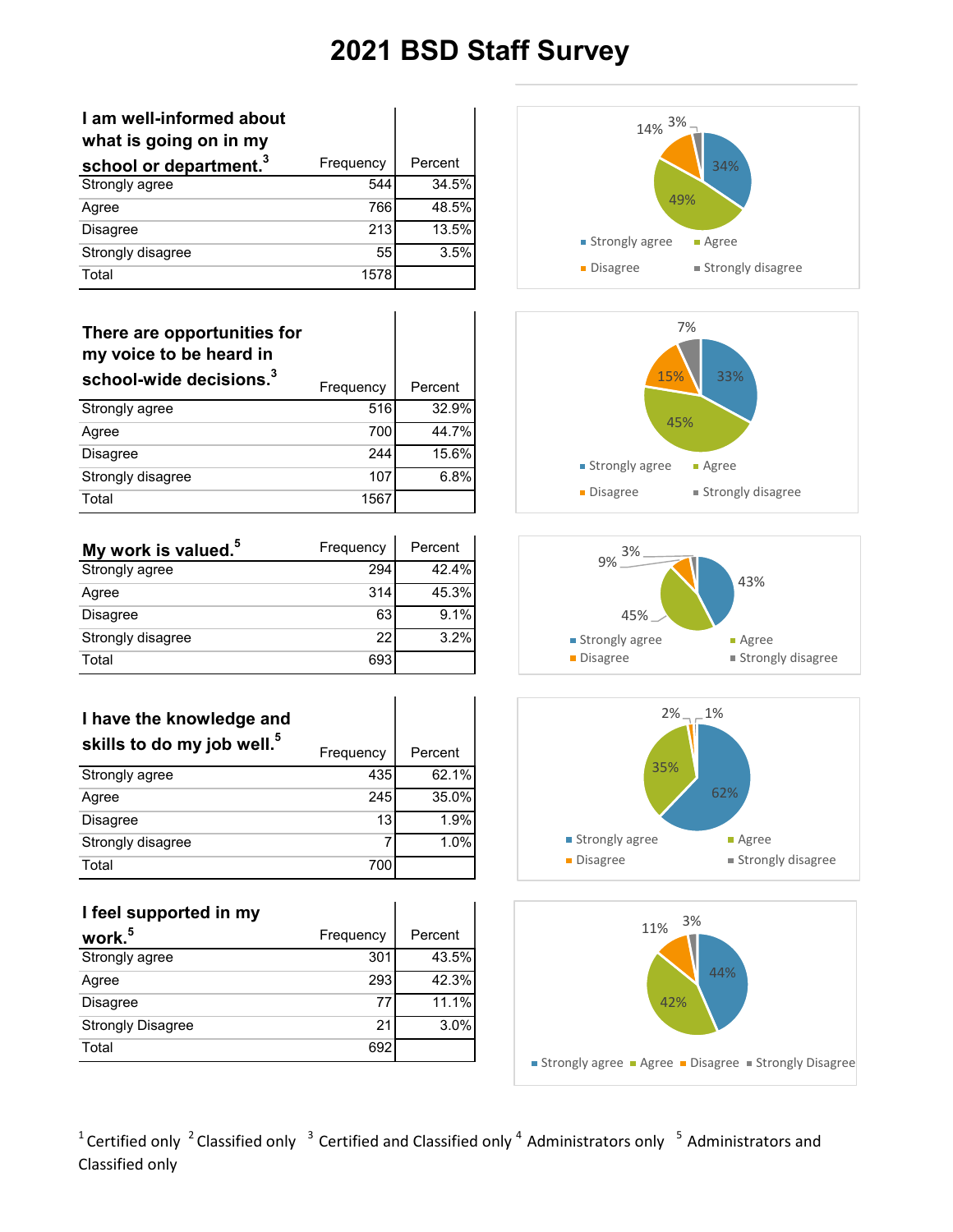| I feel confident in my                                           | Very      | Somewhat  | <b>Not</b> |  |
|------------------------------------------------------------------|-----------|-----------|------------|--|
| ability to <sup>1</sup>                                          | confident | confident | confident  |  |
| Teach to the assigned learning                                   | 771       | 143       | 8          |  |
| targets                                                          |           |           |            |  |
| Align assessments to learning<br>targets                         | 737       | 173       | 8          |  |
| Use formative assessment process<br>to monitor/ adjust classroom | 720       | 181       | 16         |  |
| Collect evidence around a learning<br>target(s)                  | 745       | 158       | 12         |  |
| Accurately report achievement<br>relative to learning targets    | 664       | 222       | 29         |  |
| Provide differentiation strategies for<br><b>ELL</b> students    | 436       | 435       | 47         |  |
| Differentiate instruction                                        | 537       | 357       | 26         |  |
| Use data to identify learning needs<br>and implement instruction | 623       | 277       | 18         |  |
| Integrate technology into instruction                            | 644       | 249       | 27         |  |
| Use culturally relevant teaching<br>practices                    | 497       | 405       | 20         |  |



| How confident are you<br>that you have the<br>resources and support to<br>engage students with |           |         |
|------------------------------------------------------------------------------------------------|-----------|---------|
| challenging behaviors? <sup>1</sup>                                                            | Frequency | Percent |
| <b>Extremely confident</b>                                                                     | 96        | 10.2%   |
| Quite confident                                                                                | 337       | 35.9%   |
| Somewhat confident                                                                             | 305       | 32.5%   |
| Slightly confident                                                                             | 136       | 14.5%   |
| Not at all confident                                                                           | 64        | 6.8%    |
| Total                                                                                          | 938       |         |

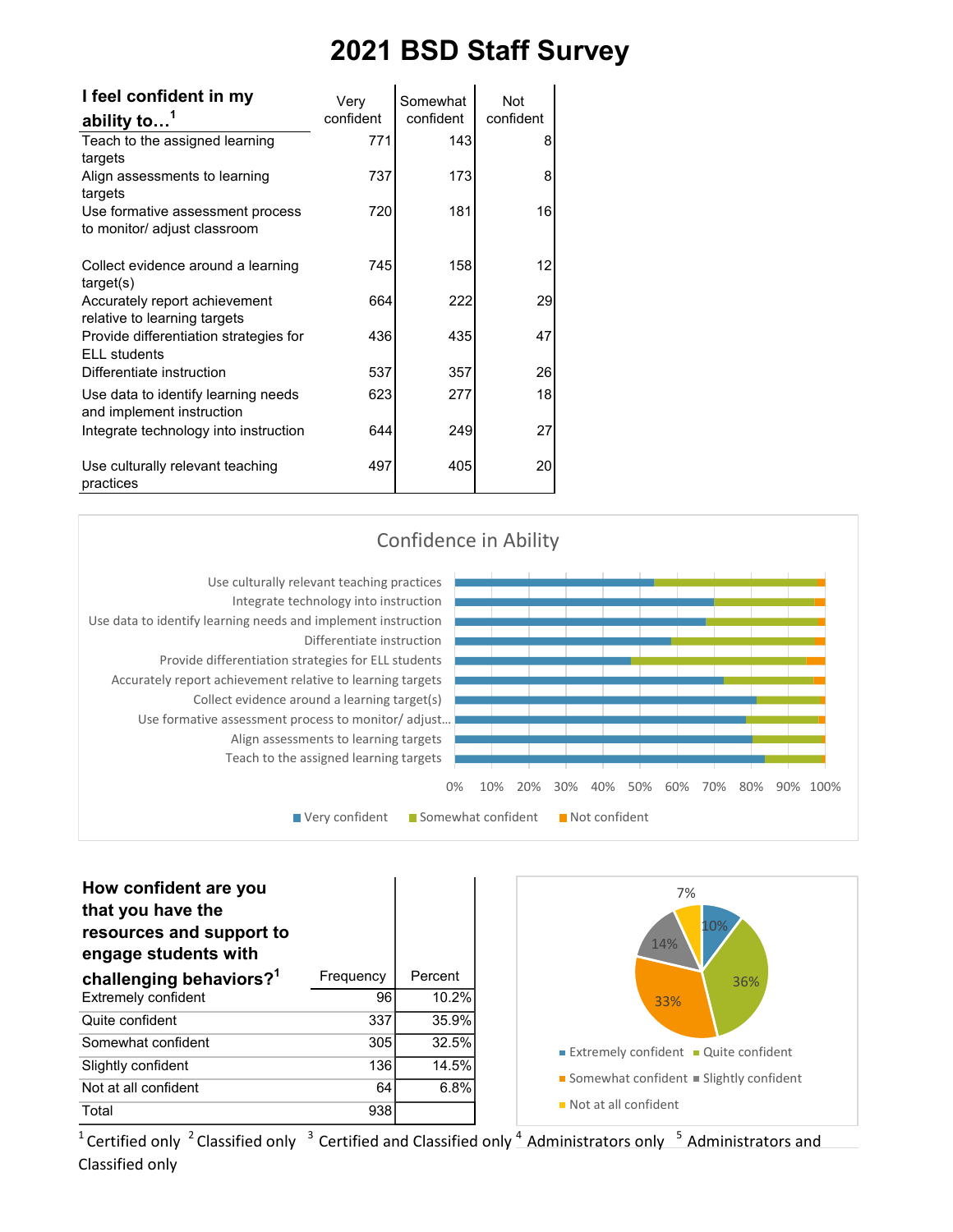$\overline{1}$ 

| How confident are you<br>that you have the<br>resources and support to<br>engage students who are |           |         |
|---------------------------------------------------------------------------------------------------|-----------|---------|
| not motivated? <sup>1</sup>                                                                       | Frequency | Percent |
| <b>Extremely confident</b>                                                                        | 69        | 7.4%    |
| Quite confident                                                                                   | 282       | 30.3%   |
| Somewhat confident                                                                                | 330       | 35.4%   |
| Slightly confident                                                                                | 167       | 17.9%   |
| Not at all confident                                                                              | 83        | 8.9%    |
| Total                                                                                             | 931       |         |

| The 5D+ Instructional<br><b>Framework and the</b><br>feedback I have received<br>from my principal on the<br>framework has helped me<br>improve my instructional |           |         |
|------------------------------------------------------------------------------------------------------------------------------------------------------------------|-----------|---------|
| practices. <sup>1</sup>                                                                                                                                          | Frequency | Percent |
| Strongly agree                                                                                                                                                   | 57        | 6.6%    |
| Agree                                                                                                                                                            | 443       | 51.6%   |
| <b>Disagree</b>                                                                                                                                                  | 239       | 27.8%   |
| Strongly disagree                                                                                                                                                | 120       | 14.0%   |
| Total                                                                                                                                                            | 859       |         |

| <b>Collaboration with my</b><br>colleagues has had a<br>positive impact on my |           |         |
|-------------------------------------------------------------------------------|-----------|---------|
| instructional practices. <sup>1</sup>                                         | Frequency | Percent |
| Strongly agree                                                                | 506       | 57.2%   |
| Agree                                                                         | 319       | 36.0%   |
| Disagree                                                                      | 39        | 4.4%    |
| Strongly disagree                                                             | 21        | 2.4%    |
| Total                                                                         | 885       |         |

| I have sufficient time to<br>collaborate with my |           |         |
|--------------------------------------------------|-----------|---------|
| colleagues. <sup>1</sup>                         | Frequency | Percent |
| Strongly agree                                   | 158       | 17.8%   |
| Agree                                            | 418       | 47.2%   |
| <b>Disagree</b>                                  | 249       | 28.1%   |
| Strongly disagree                                | 61        | 6.9%    |
| Total                                            | 886       |         |







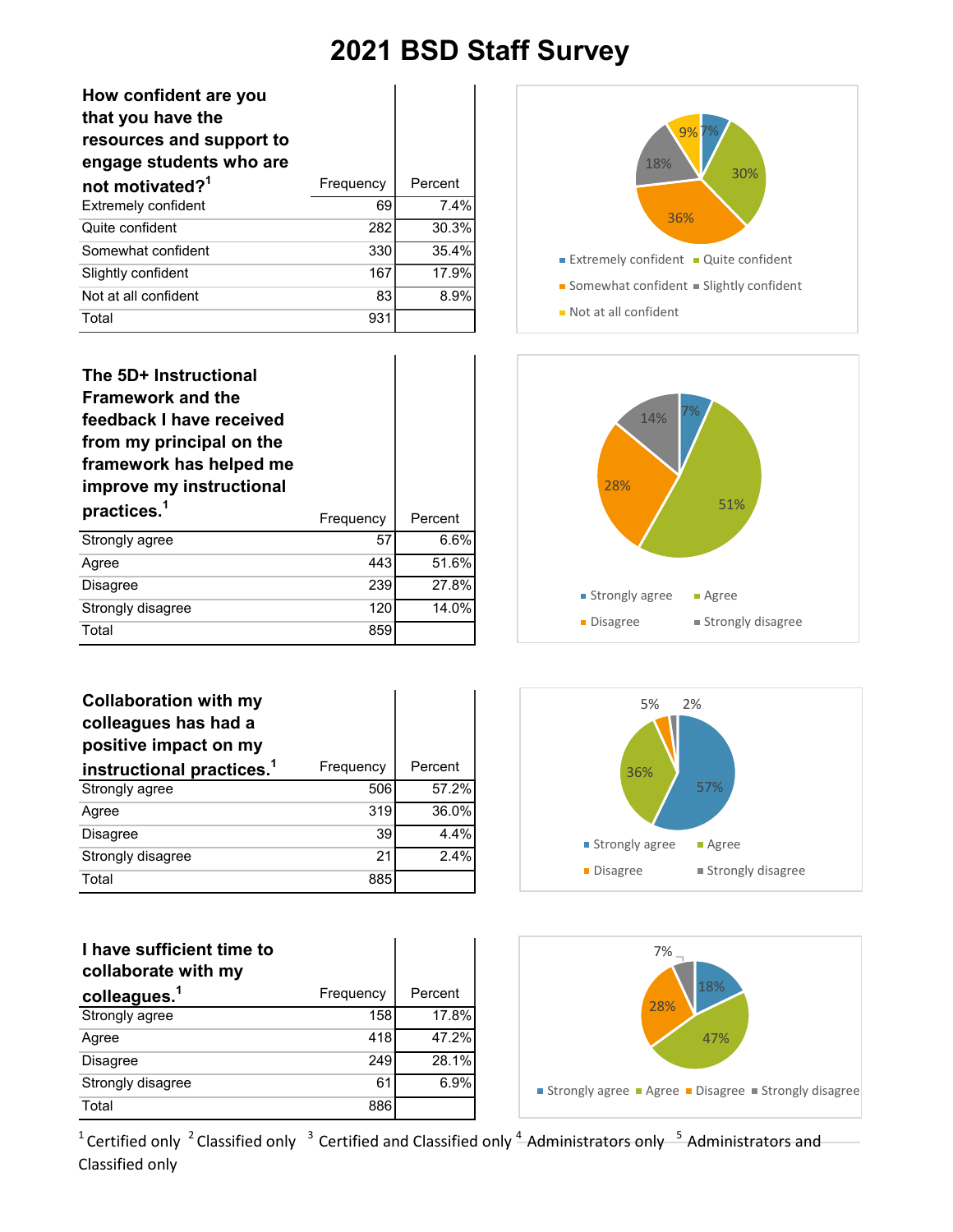| The district-level<br>professional development<br>I participated in this year<br>has improved my<br>instructional practice. <sup>1</sup> | Frequency | Percent |
|------------------------------------------------------------------------------------------------------------------------------------------|-----------|---------|
| Strongly agree                                                                                                                           | 117       | 13.2%   |
| Agree                                                                                                                                    | 491       | 55.5%   |
| <b>Disagree</b>                                                                                                                          | 184       | 20.8%   |
| Strongly disagree                                                                                                                        | 92        | 10.4%   |
| Total                                                                                                                                    | 884       |         |

| The school- level<br>professional development<br>I participated in this year<br>has improved my<br>instructional practice. <sup>1</sup> | Frequency | Percent |
|-----------------------------------------------------------------------------------------------------------------------------------------|-----------|---------|
| Strongly agree                                                                                                                          | 122       | 13.9%   |
| Agree                                                                                                                                   | 518       | 58.9%   |
| <b>Disagree</b>                                                                                                                         | 156       | 17.7%   |
| Strongly disagree                                                                                                                       | 84        | 9.5%    |
| Total                                                                                                                                   | 880       |         |

| My school or department<br>has the necessary<br>technology available to |           |         |
|-------------------------------------------------------------------------|-----------|---------|
| support my work.                                                        | Frequency | Percent |
| Strongly agree                                                          | 625       | 38.9%   |
| Agree                                                                   | 781       | 48.7%   |
| <b>Disagree</b>                                                         | 166       | 10.3%   |
| Strongly disagree                                                       | 33        | 2.1%    |
| Total                                                                   | 1605      |         |

#### **I have easy access to data to identify student learning needs and monitor student**

| growth. <sup>1</sup> | Frequency | Percent |
|----------------------|-----------|---------|
| Strongly agree       | 220       | 22.5%   |
| Agree                | 600       | 61.3%   |
| <b>Disagree</b>      | 142       | 14.5%   |
| Strongly disagree    | 17        | 1.7%    |
| Total                | 979       |         |







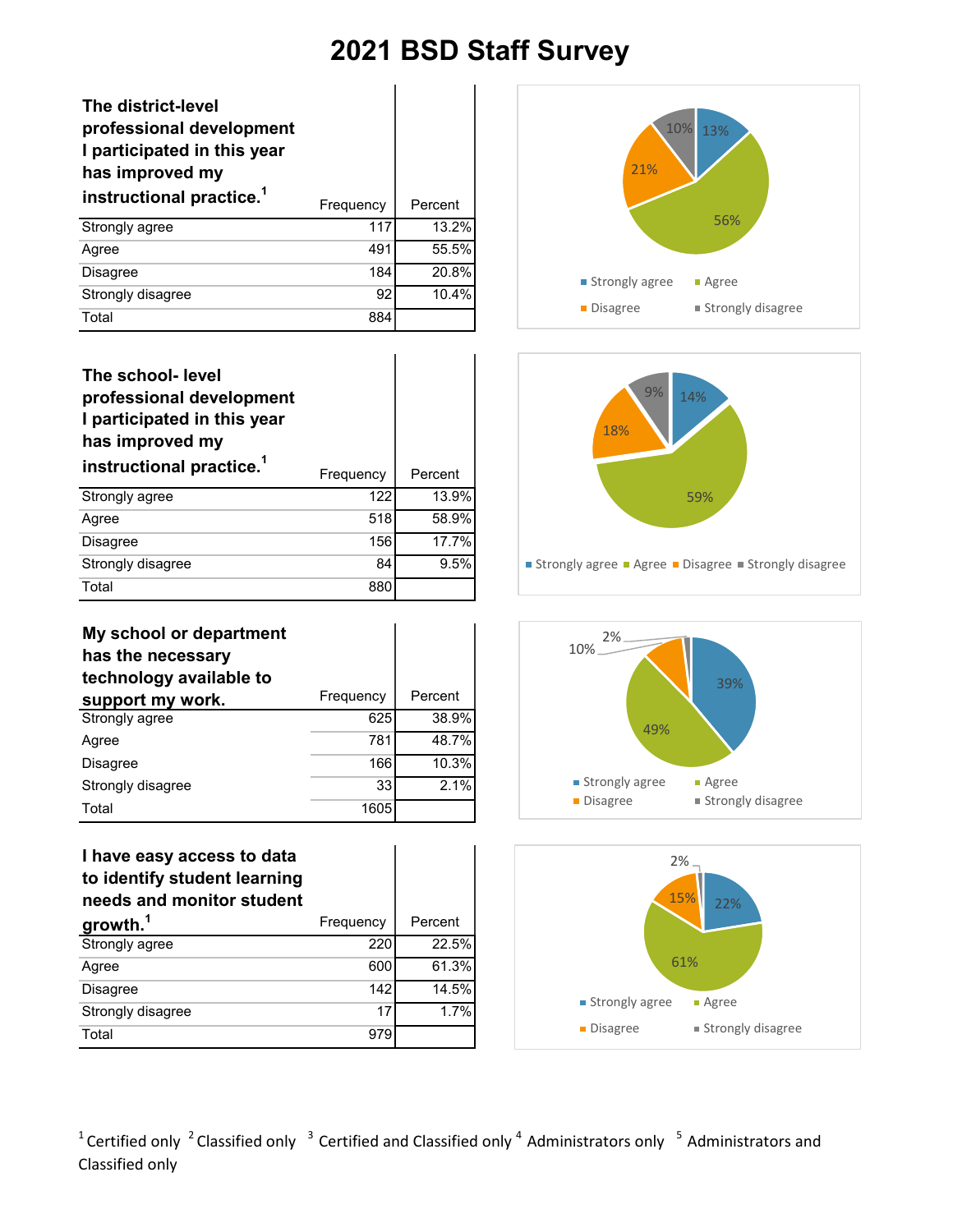### **At your school, how often are students encouraged to think more deeply about**

| race-related topics? <sup>1</sup> | Frequency | Percent |
|-----------------------------------|-----------|---------|
| Not at all                        | 14        | 1.6%    |
| Slightly                          | 91        | 10.2%   |
| Somewhat                          | 382       | 42.7%   |
| Quite                             | 342       | 38.2%   |
| Extremely                         | 66        | 7.4%    |
| Total                             | 895       |         |

## **How well does your school help students**

| speak out against racism? <sup>1</sup> | Frequency | Percent |
|----------------------------------------|-----------|---------|
| Not at all                             | 40        | 4.5%    |
| Slightly                               | 111       | 12.4%   |
| Somewhat                               | 322       | 36.1%   |
| Quite                                  | 327       | 36.7%   |
| Extremely                              | 92        | 10.3%   |
| Total                                  | 892       |         |

| How easy do you find<br>interacting with students<br>at your school/site who<br>are from a different<br>cultural background than |           |         |
|----------------------------------------------------------------------------------------------------------------------------------|-----------|---------|
| your own? <sup>3</sup>                                                                                                           | Frequency | Percent |
| Not at all                                                                                                                       | 14        | 1.0%    |
| Slightly                                                                                                                         | 23        | 1.6%    |
| Somewhat                                                                                                                         | 101       | 7.2%    |
| Quite                                                                                                                            | 589       | 41.7%   |
| Extremely                                                                                                                        | 684       | 48.5%   |
| Total                                                                                                                            | 1411      |         |

## **How comfortable are you incorporating new material about people from different backgrounds into your curriculum?1** Frequency | Percent Not at all  $\overline{7}$  0.8%  $\overline{\text{Slight}}$  2.4% Somewhat 138 15.2% Quite 371 40.9% Extremely 370 40.7% Total 908